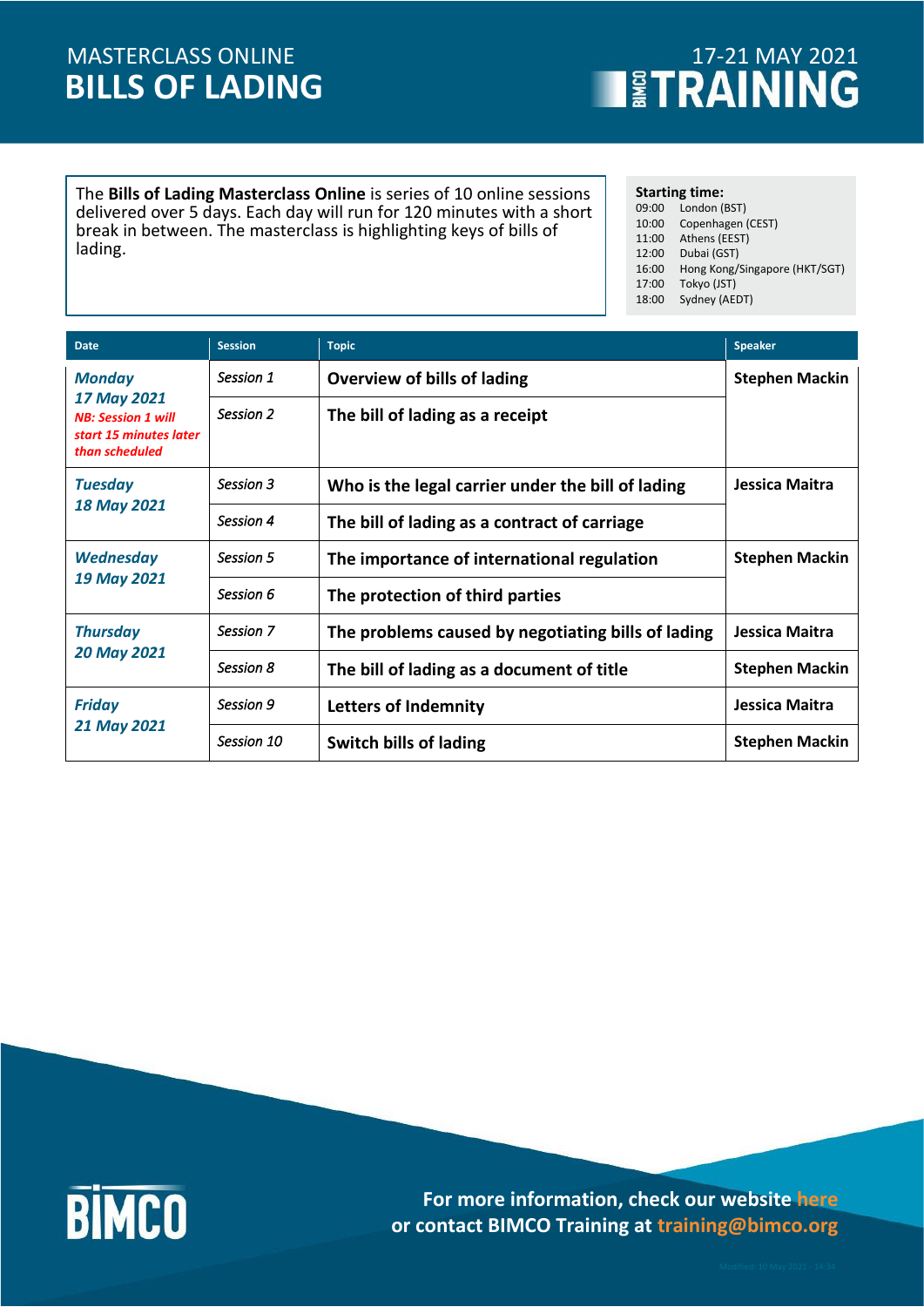## **BILLS OF LADING** MASTERCLASS ONLINE

## **EXPERIENT STRAINING**

#### **Expert speakers:**



#### **Stephen Mackin**

Stephen is a partner at Clyde & Co. He specialises in shipping and energy related issues, particularly those arising from the carriage of oil, gas and LNG by sea involving charter parties and bills of lading. His areas of expertise are oil, gas and LNG tanker related issues including disputes arising from oil shortage, cargo contamination, unsafe port/berth disputes and market loss claims.

He works for a wide entirely international client base of shipowners, charterers, insurers and cargo owners. Stephen has a fist class B.Sc (Hons) Degree in Maritime Studies and before qualifying as a solicitor, he was a navigating officer with Shell Tankers (UK) Limited. Stephen has practical experience of the operation of VLCC's, Product Tankers, LNG Tankers and Bulk carriers. Stephen is an experienced BIMCO trainer.



#### **Jessica Maitra**

Jessica is a Partner in Clyde & Co's Marine and International Trade department. She has an international practice with an emphasis on shipping, trade and insurance work.

Jessica is an experienced BIMCO trainer. At the BIMCO courses, she is drawing on her significant experiences advising clients on both commercial and contentious matters. From a disputes perspective she works on cases in the English Courts and in LMAA and other arbitrations. She also advises on contracts and transactions in the marine and

insurance sectors. Jessica regularly advises on disputes and commercial aspects of shipping contracts, including charter parties, bills of lading, shipbuilding contracts and ship management agreements. Jessica has a wealth of experience in cases concerning liquid, gas and dry cargoes, but has particular experience of energy shipping and tanker contracts and claims. Her clients include shipowners, charterers, ship managers, oil majors and other energy companies, traders and their insurers/reinsurers. Jessica is listed by Legal 500 for shipping.

#### **Facilitator:**



#### **Merete Lund Greisen**

Merete Lund Greisen is Head of Support & Advice and has been with BIMCO since April 2013 and is responsible for advising and guiding BIMCO members on contractual issues and disputes. This involves recommending the right charter party forms, commenting on terms and clauses agreed (and to be agreed), interpretation and construction of charter parties and clauses. In addition to many years of relevant experience from the chartering departments of shipowners/operators, her background also gives her a

cargo owner's point of view in all chartering aspects.



**For more information, check our website [here](https://www.bimco.org/training) or contact BIMCO Training at training@bimco.org**